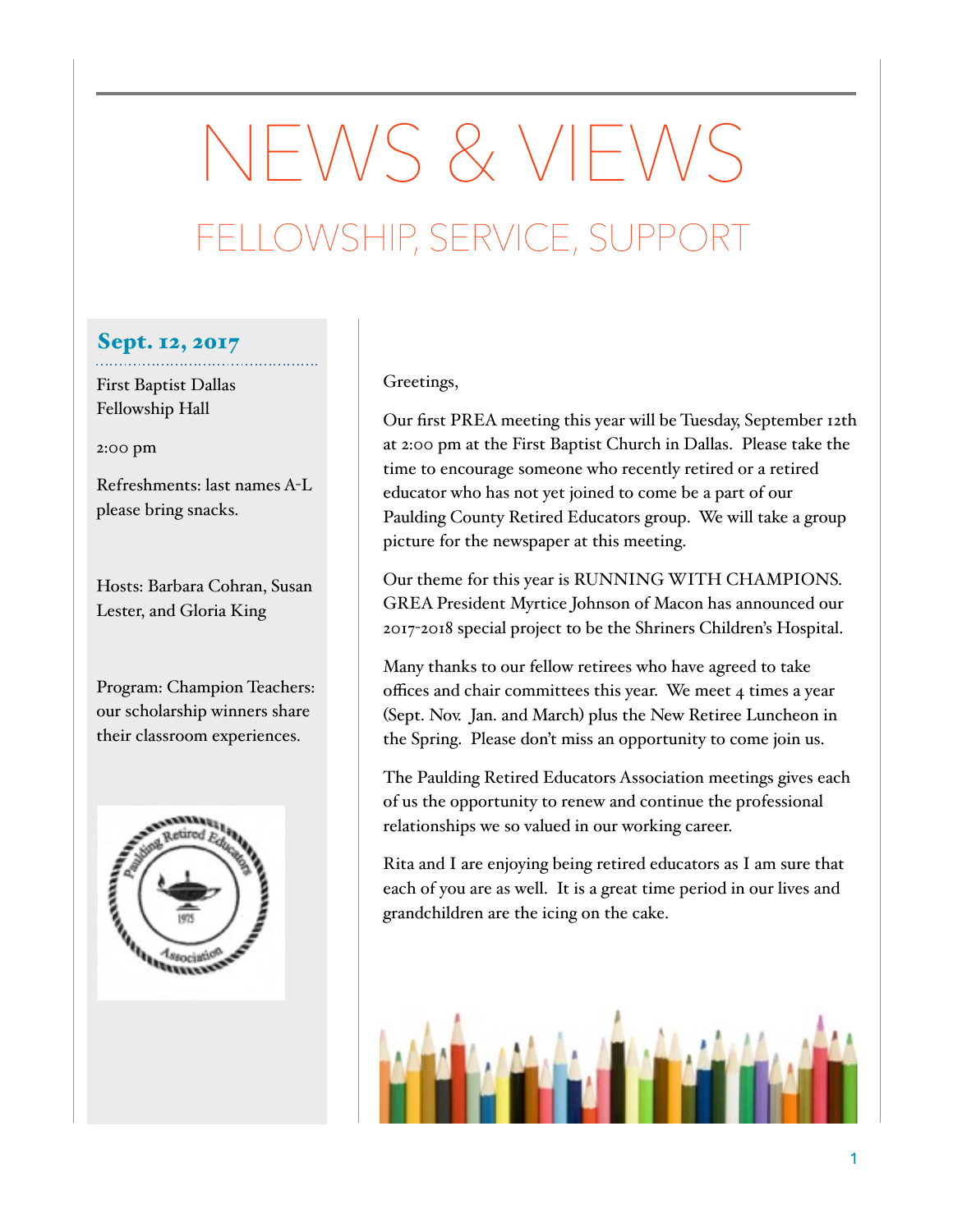## Outreach Goal:

Our outreach goal is to help Paulding Helping Hands. Please bring items or money donations to each meeting.

2017-2018 GREA's President's Special Project: Shrines Children's Hospital

Paulding Literacy Council needs volunteers for reading and math tutors. Contact Carol Griffith for more information.

PREA is seeking a Membership Chair. For more information contact Margaret Arnold.

All PREA members are invited to work with the Scrapbook Committee. No Experience Required! Contact Betty Vollenweider.

Here are the goals of our PREA:

To provide opportunity for support and fellowship with friends and retired educators.

To provide an organizational framework through which retired educators can continue a life of service to fellow members, their active colleagues, and their communities.

To respond to community needs and encourage retired educators to contribute their talents and experience to the decision-making processes in their communities.

To familiarize retired and active educators with benefits of membership in the Local Unit and the State Organization.

Thank you again for supporting PREA and for the service that you gave to others during your career and the support that you continue to give to others.

Respectfully,

Ricky Clemmons

# *Sunday Nov. 5, 2017 is Retired Educator's Day in GA!*

May 8-10 2018 will be the dates for the GREA Convention in Macon, GA.

PREA sends its deepest sympathy to member Joanne Fudger on the loss of her husband, Judge Arthur Fudger.